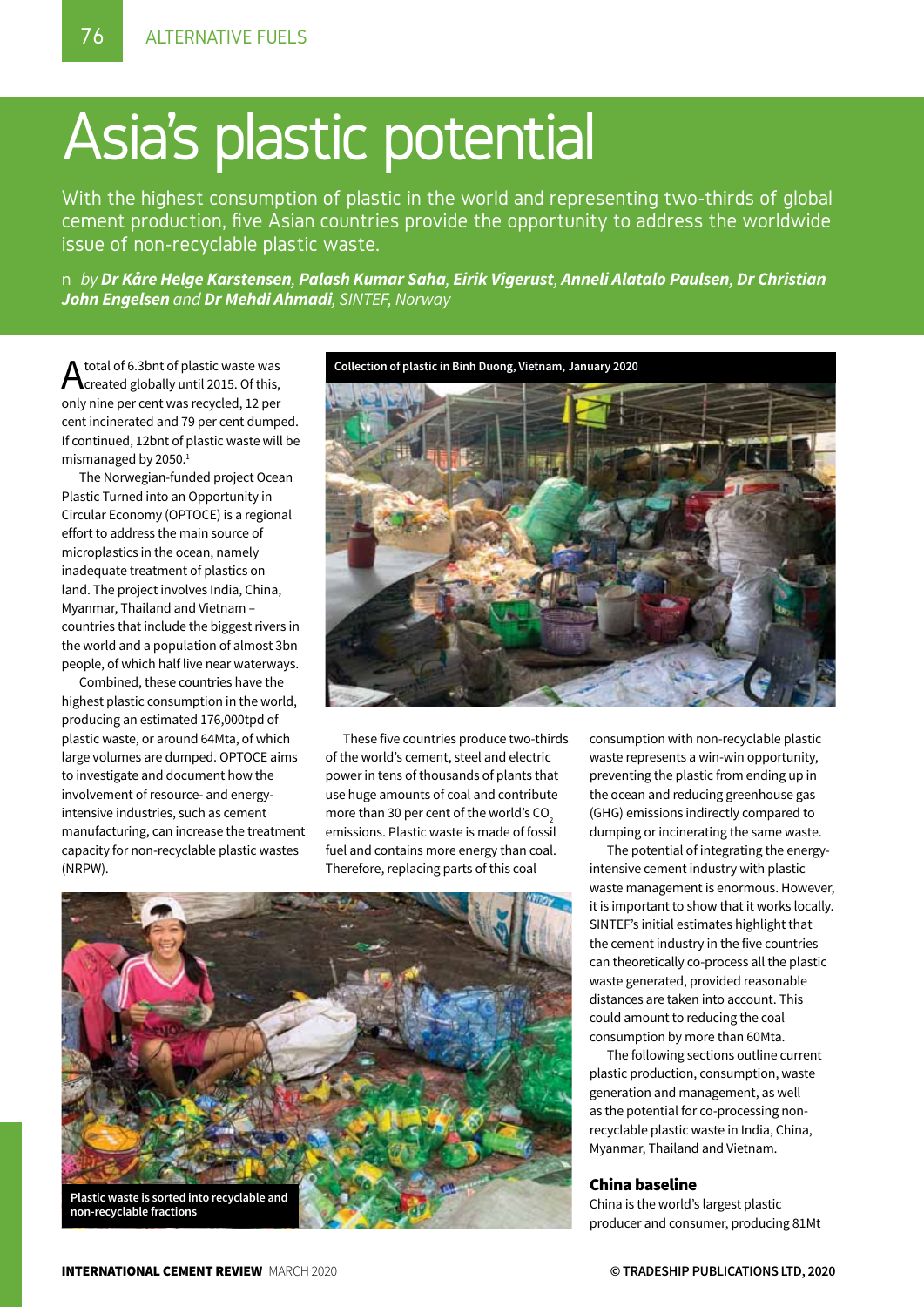or  $\sim$ 29 per cent of global plastic production in 2016. $^2$  For several years, China received the bulk of scrap plastic from around the world, processing much of it into materials that could be used by manufacturers. However, plastic waste/scrap imports were banned in early 2018, affecting the developed nations, which are struggling to find places to send their waste, and the developing southeast Asian nations such as Thailand, Vietnam and Malaysia, to which the wastes were directed.

China generates 440Mta of solid wastes. Estimated plastic waste generation is 48Mta. The main treatment of solid waste is incineration and landfilling, and only 11 per cent of collected plastic waste is recycled.3

China is the largest contributor of marine debris in the world<sup>4</sup>: 81 per cent of China's coastal regions are heavily polluted with plastic debris 2 and seven of the world's 20 most-polluting rivers are running through the country. The Yangtze River alone is estimated to discharge 0.3Mta of plastic to the East China Sea.<sup>5</sup>

In addition, China is the world's largest producer of cement, accounting for about 58 per cent (or 2.4bnt) of the global cement production in 2018. Co-processing is practiced in more than 100 cement plants and the average thermal substitution rate (TSR) is estimated to be eight per cent. Co-processing is now an important pillar in the Chinese waste management strategy and the circular economy, and an integrated part of the national 13th Five-Year Plan on Ecological and Environmental Protection. The Chinese cement industry co-processes 3.5Mta of raw municipal solid waste (MSW), containing 10-15 per cent plastic, and 2Mt of refuse-derived fuel (RDF), containing 30-40 per cent plastic. There is willingness and a large potential to increase the treatment of non-recyclable plastic waste by involving the cement industry.

#### India baseline

India has a low plastic consumption, 11kg/capita/year or 40 per cent of the global with 60 per cent of this present in two sectors: packaging, and building and construction. The country's Central Pollution Control Board (CPCB) has estimated that 9.4Mt of plastic waste (or 25,940tpd) was generated in 2017-18 from its studies of 60 Indian cities in 2015. The study found a plastic waste share of eight per cent in MSW. Compared to other OPTOCE partner countries, the plastic waste generation seems to be an underestimate. By 2031 plastic waste generation is expected to reach 31Mta<sup>6</sup>

About 60 per cent of plastic waste, or 5.6Mt, is recycled. Of this total, 70 per cent is recycled by registered facilities (3.9Mt), 20 per cent by the informal sector (1.1Mt) and 10 per cent (0.6Mt) at home.7 There are approximately 4000 unorganised and 3500 organised plastic recycling units in India. The informal sector in India is known to be well organised and efficient, taking an important role in the waste collection and treatment systems.

However, India's Ministry of Housing and Urban Affairs (MOHUA) notes that the recycling of virgin plastic materials can be carried out 2-3 times only. After every recycling, the plastic material deteriorates due to thermal pressure and its life span is reduced. Therefore, recycling is not a safe and permanent solution for plastic waste disposal.

An estimated 2.5Mta of plastic waste is dumped, more than 1Mta sent to incinerators and 0.25Mta is sent to large cement companies for co-processing. The average collection and treatment efficiencies of solid wastes were 80 and 23 per cent, respectively. What is not treated is disposed either in landfills or open dumps. India is estimated to release 0.09-0.24Mta of

## **THORWESTEN**

### **We provide for your safety**

## Visit us at Stand 4

## NACEMM 2020

<sup>2</sup>nd North African Cement & Minerals Conference **<sup>25</sup>th and 26th March 2020 Rabat, Morocco**

## **Explosion protection**

**for industries typically using coal, lignite, pet coke and secondary fuels**

Thorwesten Vent are your experts in explosion venting and pressure shock resistant design and construction. Thorwesten Vent offers explosion protection-related consultancy for the planning of new as well as the correction of existing grinding facilities for solid fuels.

We provide for your safety!

Highly efficient self-reclosing explosion vents

 Customized safety solutions comprising engineering and hardware supply

Professional consulting and assistance



THORWESTEN VENT GmbH Daimlerring 39 • 59269 Beckum / Germany Phone: +49(0)2521/9391-0 thorwesten.vent@thorwesten.com www.thorwesten.com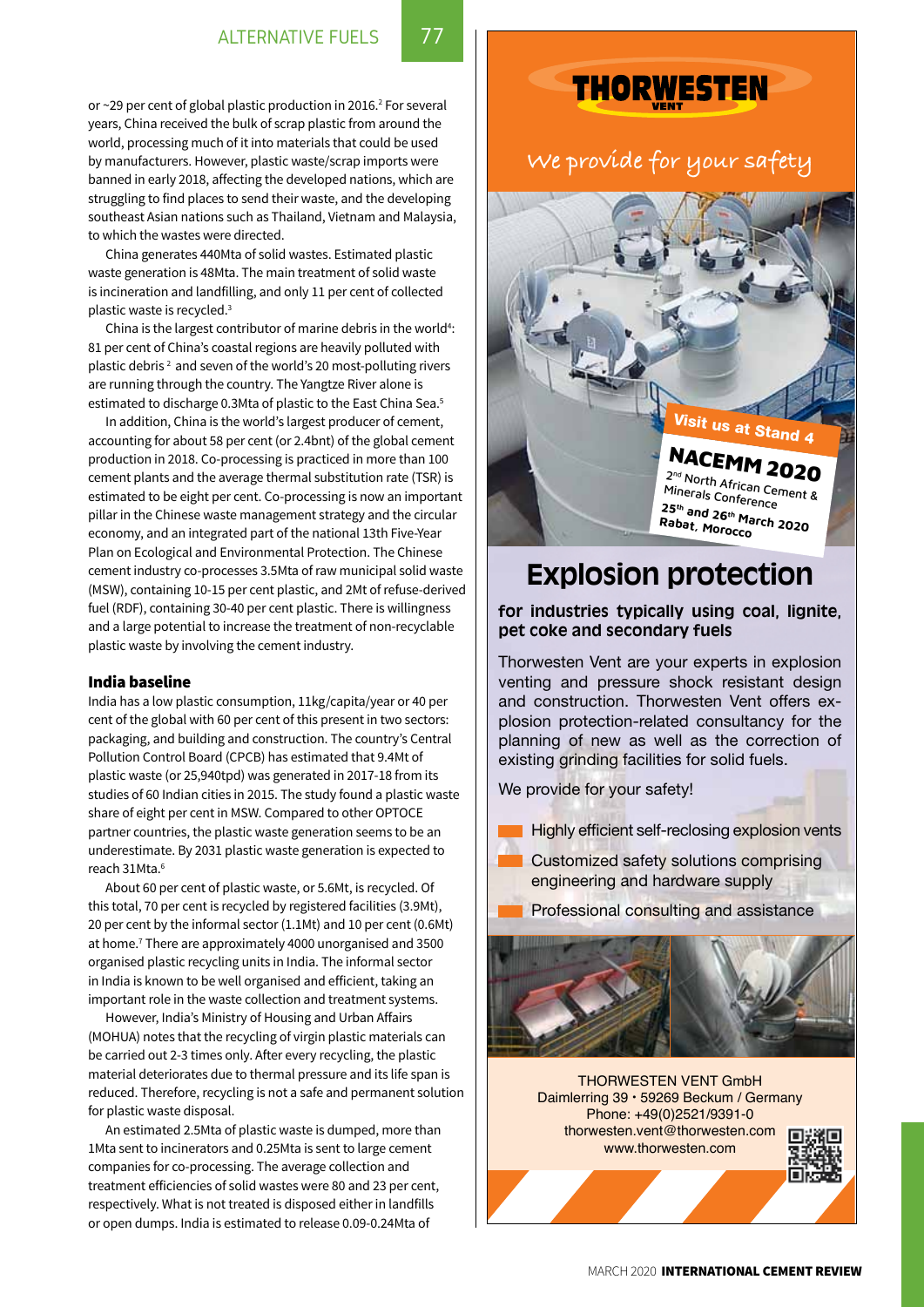marine litter and ranks as the 12th-largest contributor of plastic waste to the ocean.4

Utilising plastic waste as a bitumen substitute in road construction is gaining momentum. The Indian Ministry of Road Transport and Highways has made it mandatory for road developers to use waste plastic along with bituminous mixes for road construction, in urban areas. For every km of road, an estimated 1t of plastic waste can used, replacing 10 per cent of bitumen. More than 1000km of rural roads have been laid in Tamil Nadu alone, using this initiative .<sup>7</sup>

The central regulation is Plastic Waste Management Rules (2016, amended in 2018), notified by the Ministry of Environment, Forest and Climate Change (MoEFCC). The ambition is to follow a waste-to-wealth pathway via recovery, reuse and recycling. India intends to eliminate all single-use plastic in the country by 2022 and several states have already banned single-use plastic. The Solid Waste Management Rules (2016) direct that non-recyclable waste of a



calorific value of 1500kcal/kg or more should be used to generate energy either through RDF or as feedstock to prepare RDF. Highly-calorific wastes are to be used for co-processing in cement or thermal power plants. CPCB Guidelines for Co-processing of Plastic Waste in Cement Kilns (2017) describe detailed procedures

#### OPTOCE Regional Forum and the1st International Conference on Treatment Options for Non-Recyclable Plastic Wastes

Lessons learned from OPTOCE pilot demonstrations will be shared through a regional multi-stakeholder forum, enabling awareness raising, capacity building and replication across the continent. In conjunction with the 1st Regional Forum, the 1st International Conference on Treatment Options for Non-Recyclable Plastic Wastes will be organised by SINTEF in Bangkok, Thailand, between 12-13 November 2020.

The aim is to share and discuss experiences, practical applications, research and recent findings and information about current treatment practice for non-recyclable plastic wastes.

Case stories and research findings on best practices will be presented. The following techniques will be dealt with in the conference:

1. thermal treatment options: combustion with energy recovery (WtE), co-processing and energy recovery in energy-intensive industries such as cement, iron and steel and power plants, pyrolysis and waste-tofuel technology, etc

2. re-use applications: road basement, building material, etc

- 3. landfilling/containment/dumping
- 4. regulatory issues and policy road maps
- 5. economic incentives.

Abstracts should be sent to the Organising Committee by 1 August 2020 – for further information: https://int-nrpw-conference.com/ and https://optoce.no/

Please contact Dr Kåre Helge Karstensen, chief scientist and programme manager for more details at khk@sintef.no, https://optoce. no/ or https://www.facebook.com/Optoce.

for collection, segregation, transportation and co-processing of plastic waste in cement kilns.

India has the world's second-largest cement industry, accounting for eight per cent of world production. The installed capacity exceeds 500Mta and production is over 330Mta. Estimated coal consumption is more than 55Mt. India has the most energy-efficient cement plants in the world. The present TSR is three per cent, but the industry aspires to achieve 25 per cent TSR by 2025.<sup>8</sup> By achieving 10 per cent TSR, the cement industry can co-process more than 8Mta of plastic wastes containing segregated combustible fraction (SCF)/RDF.

During World Environment Day 2018, hosted by India under the theme of 'Beat Plastic Pollution', the country's cement industry pledged to co-process 12Mta of plastic waste by 2025. MoEFCC noted that processing various plastic wastes in cement kilns could go a long way to solving the problems.<sup>9</sup>

Around 46 of the country's 238 plants are currently using some amount of plastic, but the MOHUA is in talks with the Cement Manufacturers Association to increase the amount of plastic disposed at cement plants.

#### Thailand baseline

Thailand has the highest plastic consumption among the OPTOCE countries, estimated close to 75kg/ capita/year.10 As per the Thailand state of MSW report 2016, MSW generation in Thailand is 27Mta, of which 5.8Mta is used, 7.8Mta is landfilled (29 per cent), 0.7Mta is incinerated (three per cent) and 11.7Mta is dumped (43 per cent). The share of plastic in MSW is 12 per cent, $11$  which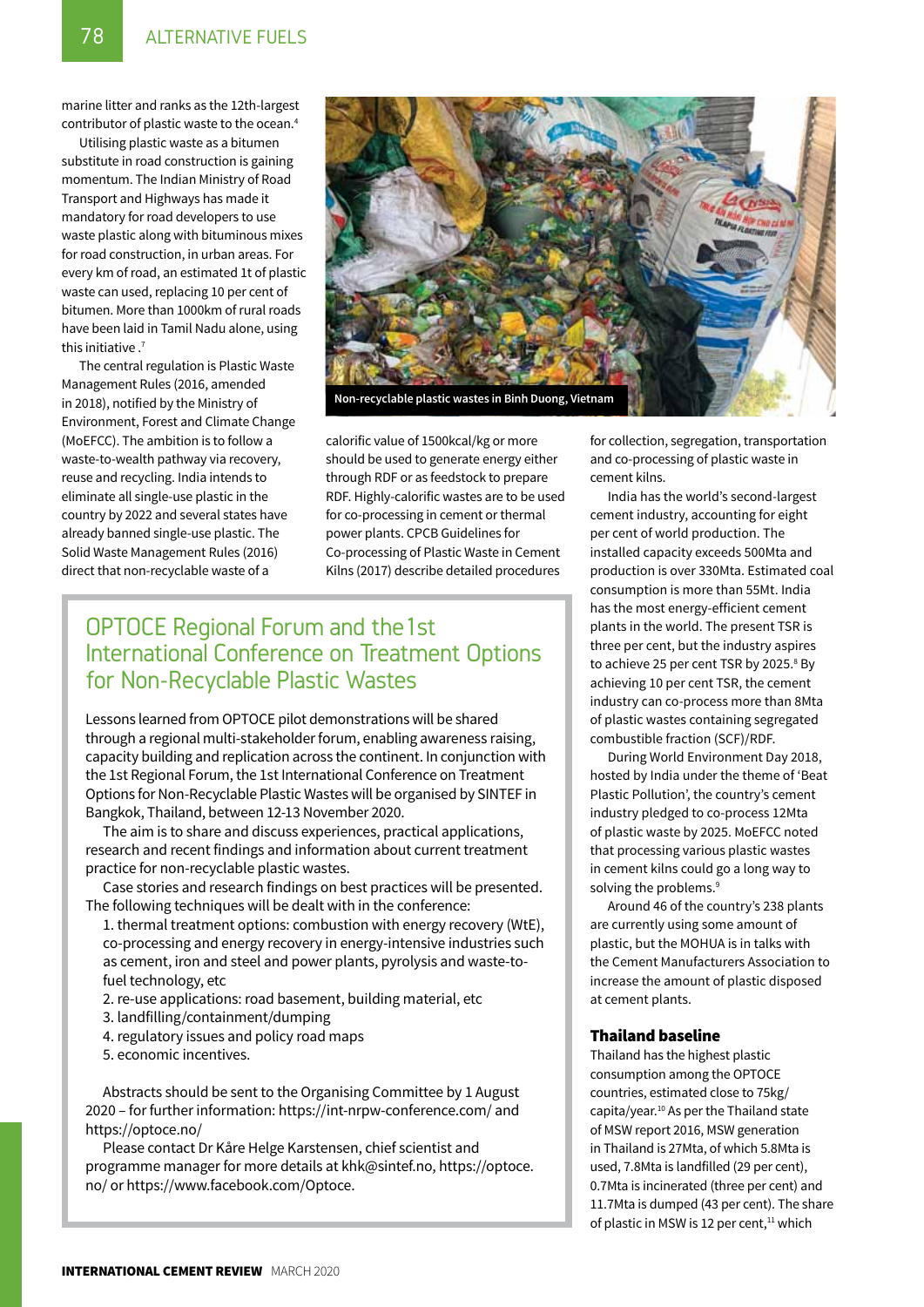

**The considerable volume of non-recyclable plastic waste in China, India, Thailand, Vietnam and Myanmar can be processed by the cement industry of these countries**

indicates a plastic waste generation of 3.3Mta. The country has 104 landfills and 2380 dumpsites, containing close to 188Mt of plastic waste.12 Jambeck et al (2015) estimates a marine debris release from Thailand of 150,000-410,000tpa – making it the sixth-largest polluter of plastic waste to the ocean.

The ASEAN chairmanship for 2019 was held by Thailand and the country played a key role in the Bangkok Declaration (2019). The Thai government has announced the national goal to reduce plastic waste leakage into the ocean by at least 50 per cent by 2027. PCD-MONRE is the responsible department for plastic waste data and management plans. Other ministries involved in waste management and regulations are the Ministry of Industry (Department of Industrial Works) and Ministry of Interior. The relevant wasterelated policies and plans in Thailand include:

• 'Road Map on Waste and Hazardous Waste Management' – issued in 2014

• 'National Solid Waste Management Master Plan (2016-2021)' – issued in 2016

• 'Alternative Energy Development Plan (2015-2036)'

• 'Integrated Plastic Waste Management Plan (2017-2021)'.

Thailand has an installed cement capacity of 60Mta (2017). Most plants are in central Thailand, but a few are far south and far north along the western border. The major cement companies in Thailand, such as Siam City Cement (INSEE) and Siam Cement Group (SCG), co-processes industrial and household wastes, but there is scope for enhancing utilisation. The

country's TSR is estimated to be over 10 per cent.

WtE incinerators are becoming popular in Thailand, and many are under development or in the planning stage. The co-processing industry sees competition from conventional WtE incinerators, which gets subsidies for waste treatment. The cement industry has the potential to use the waste efficiently in parts of the country, without the need to invest in WtE plants.

#### Vietnam baseline

Vietnam has a population of 96m, of which 70 per cent live in coastal areas and lowlying deltas.13 It is estimated that Vietnam generates 23Mta of MSW14 with plastics accounting for an average share of 12 per cent, or 2.8Mta. According to Jambeck et al, 0.28-0.73Mta of plastic waste is leaked to the ocean,<sup>4</sup> making it the fourth-largest polluter of plastic to the ocean.

The main management option is disposal in 660 landfills or dumpsites and only 203 landfills are reported as sanitary.

Open burning in dumpsites is common practice. There are two operating WtE incinerators for electricity production, with plans to install more plants. Recycling is common in craft villages around the country. Poor

treatment methods are used for the recycling, causing pollution and health issues. The national strategy for integrated solid waste management targets collection and treatment of 90 per cent of solid waste generated in the urban centres by 2025. Of this, 85 per cent will be recycled, reused, energy-recovered or used for organic fertiliser production.

In terms of governance, the Ministry of Natural Resources and Environment (MONRE) is the nodal ministry for the implementation of the Environmental Protection Law (2015), while the Vietnam Environment Administration (VEA) is the technical environmental agency that supports MONRE. The Waste Management Department (WAMA) is specialised in waste management under VEA. On a local level the waste management is managed by provincial and municipal governments, including the People's Committee (PC), the Department of Natural Resources and Environment (DONRE) and Urban Environment Companies (URENCO).

Vietnam has the fifth-largest cement industry in the world, producing 90Mt of cement in 2018 and with significant exports. While cement plants are distributed throughout the country, most are concentrated in the north. There is only one cement plant in Vietnam that co-processes waste on a daily basis, INSEE Cement's Hon Chong plant in southeast Vietnam. The plant has a 5000tpd of clinker capacity and has been co-processing industrial wastes for the last 15 years. A few companies are considering starting co-processing.

Other cement companies are interested in establishing co-processing and await the required regulatory approvals. At present the country's TSR is <0.5 per cent and therefore, co-processing can play an important role in integrated



#### Specialist services for the International Cement Industry

- UAV and ground surveys, LiDAR management and analysis.
- Geology, site investigation and resource evaluation.
- Quarry planning, design, phasing and restoration.
- · Geotechnical assessment, slope design, remote surveys.
- Training geotechnical and hazard identification.
- Ground and surface water resources, management, dewatering, protection.

#### **Experience in Europe, Asia, Africa**

info@gwp.uk.com +44 (0)1608 810374 www.gwp.uk.com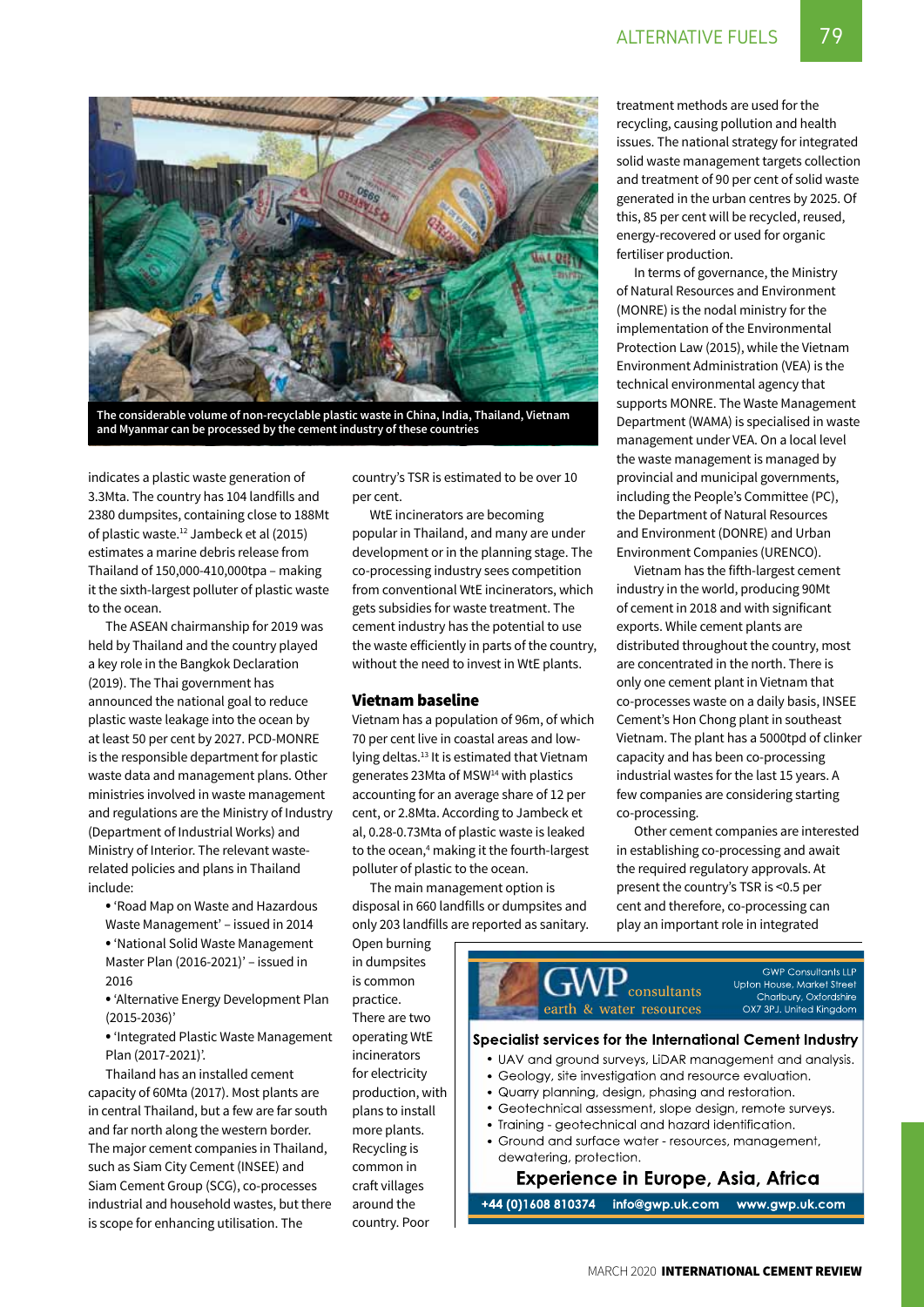waste management, reducing the need for high investments in conventional WtE incinerators. It is estimated that by achieving a TSR of 13 per cent, all of Vietnam's plastic wastes could be treated in cement plants.

#### Myanmar baseline

The World Bank estimates Myanmar's household waste generation to be ~4.7Mta, containing 13 per cent plastic.<sup>15</sup> Plastic waste generation is estimated to be about 0.6Mta. Myanmar has one of the lowest levels of plastic consumption among the ASEAN countries, or five per cent of the global average. There are more than 300 plastic recyclers across the country, mostly SMEs. Between 1-2 per cent of the plastic collected for recycling ends up as nonrecyclable plastic waste with an estimated generation of 5000tpa.

The treatment practice is limited to landfilling/dumping. One incinerator with WtE is available outside Yangon, but a few more are planned. Yangon City Development Committee (YCDC) is planning to install one RDF production facility in Yangon. In big cities such as Yangon, Mandalay and Nay Pyi Taw, the city development committees are responsible for waste management. In townships waste management is undertaken by township development committees. The Environmental Conservation Department (ECD) is responsible for developing the country's waste management strategy and master plans. The Ministry of Information (MoI) is responsible for granting licences to plastic recycling industries and waste treatment companies.

According to a survey conducted by Thant Myanmar and Fauna and Flora International in 2019, it is estimated that 119tpd of plastic wastes run down the Ayewarwady River with the potential release of plastic waste to the Indian Ocean.16 The Ayeyarwady river basin houses 60 per cent of Myanmar's population. Jambeck et al has estimated that 0.07-0.19Mta of plastic waste enter the ocean from Myanmar.4 The Fridtjof Nansen research vessel in 2018 revealed that the country's coastline is heavily impacted by microplastics.

By 2017 the cement capacity in Myanmar was approximately 10Mta. It is estimated that in the next few years, it will exceed 20Mta. In terms of fuel requirements, under the assumption that coal usage is approximately 20 per cent of cement production, Myanmar would be requiring close to 2Mta of coal, of which the majority is imported. No cement plants in Myanmar are currently co-processing wastes. Moreover, there is no regulatory framework for co-processing in the country and the cement industry has not invested in facilities for the pre-processing or co-processing of wastes. There is limited or lack of capacity and competence in the industries and authorities regarding the co-processing of wastes in cement kilns.

#### Conclusion

Billions of tonnes of plastic wastes are accumulated in dumpsites/landfills or mismanaged around the world. Everyone is talking about recycling, but what do we do with all the plastic waste that is nonrecyclable and slowly released into the ocean and the food chain?

Our initial estimates show that the cement industry in the five OPTOCEcountries can theoretically co-process all the plastic waste generated provided reasonable distances. This could reduce coal consumption by more than 60Mta. n

#### **References**

1 Geyer, R, Jambeck, JR and Law, KL (2017) 'Production, use, and fate of all plastics ever made' in: *Science Advances*, (3): e1700782, 19 July. 2 Wang, MH, Yaodong, He, Biswarup Sen (2019) 'Research and management of plastic pollution in coastal environments of China' in: *Environmental Pollution*, 248, May, p898- 905. https://www.sciencedirect.com/ science/article/pii/S0269749118348929 3 Ocean Conservancy, McKinsey Center for Business and ENVIRONMENT (2015) Stemming the *tide – Land-based strategies for a plasticfree ocean*. sl: Ocean Conservancy – McKinsey Center for Business and Environment, 48p.

4 Jambeck, JR, Geyer, R, Wilcox, C, Siegler, TR, Perryman, M, Andrady, A, Narayan, R, Law, KL (2015). 'Plastic waste inputs from land into the ocean' in: *Science*, 347 (6223), p768-771. 5 Lebreton Laurent CM, van der Zwet, j, Damsteeg, j-w, Slat, B, Andrady, a and Reisser, J (2017) *River plastic emissions to the world's oceans.* https://doi.org/10.1038/ncomms15611. 6 Assocham-EY Report (2019) *The big "W" impact: effective urban waste management solutions in India.* India:

ASSOCHAM Team and Ernst & Young Associates LLP, 60p.

7 MOHUA (2019) *Plastic Waste Management- Issues, Solutions & Case Studies.* New Delhi, India: Government of India – Ministry of Housing & Urban Affairs (MOHUA), 72p.

8 Confederation of Indian Industry (CII) (2018) *Promoting alternate fuel and raw material in Indian cement industry – Approach paper for achieving 25 per cent Thermal Substitution Rate in Indian cement industry by 2025*. Hyderabad, India: CII – Godrej Green Business Centre, 8p.

9 MoEFCC (2018) *Beat Plastic Pollution: Good News from India*. New Delhi, India: Government of India – Ministry of Environment, Forest and Climate Change (MoEFCC), 70p.

10 WWF (2018) *Thailand Scoping Study: To Understand the Local Issues and Context Causing Leakage of Plastic Pollution into the Ocean; and Identify Priority Areas and Actions to Address the Problem*. Gland, Switzerland: WWF, 135p.

<sup>11</sup> POLLUTION CONTROL DEPARTMENT (PCD) (2019) 'Thailand 3R Country Report (Draft)' in: *Proceedings of The Ninth Regional 3R Forum in Asia and the Pacific*, Bangkok, Thailand, 4-6 March 2019, p2.

12 SHARMA, A, ALOYSIUS, V AND Visvanathan, C (2020) 'Recovery of plastics from dumpsites and landfills to prevent marine plastic pollution in Thailand' in: *Waste Disposal & Sustainable Energy*, (1), p237-249. DOI 10.1007/s42768-019-00027-7 13 BANGALORE, M, SMITH, A AND VELDKAMP, T (2016) *Exposure to Floods, Climate Change, and Poverty in Vietnam. Policy Research working paper; no. WPS 7765.* Washington DC, USA: World BanK, 29p.

14 Vietnam Environment Administration (VEA) (2019) 'Implementation 3R in Vietnam', in: *Proceedings of The Ninth Regional 3R Forum in Asia and the Pacific*, Bangkok, Thailand, 4-6 March 2019, p3*.* 15 KAZA, S, YAO, LC, BHADA-TATA, P and Van Woerden, F (2018) *'What a Waste 2.0: A Global Snapshot of Solid Waste Management to 2050'. Urban Development Series.* Washington DC, USA: World Bank, 275p. 16 Jeske, Friedor (2019) *Plastics survey on the Ayeyarwady river*. Myanmar: Thant Myanmar, 18p.